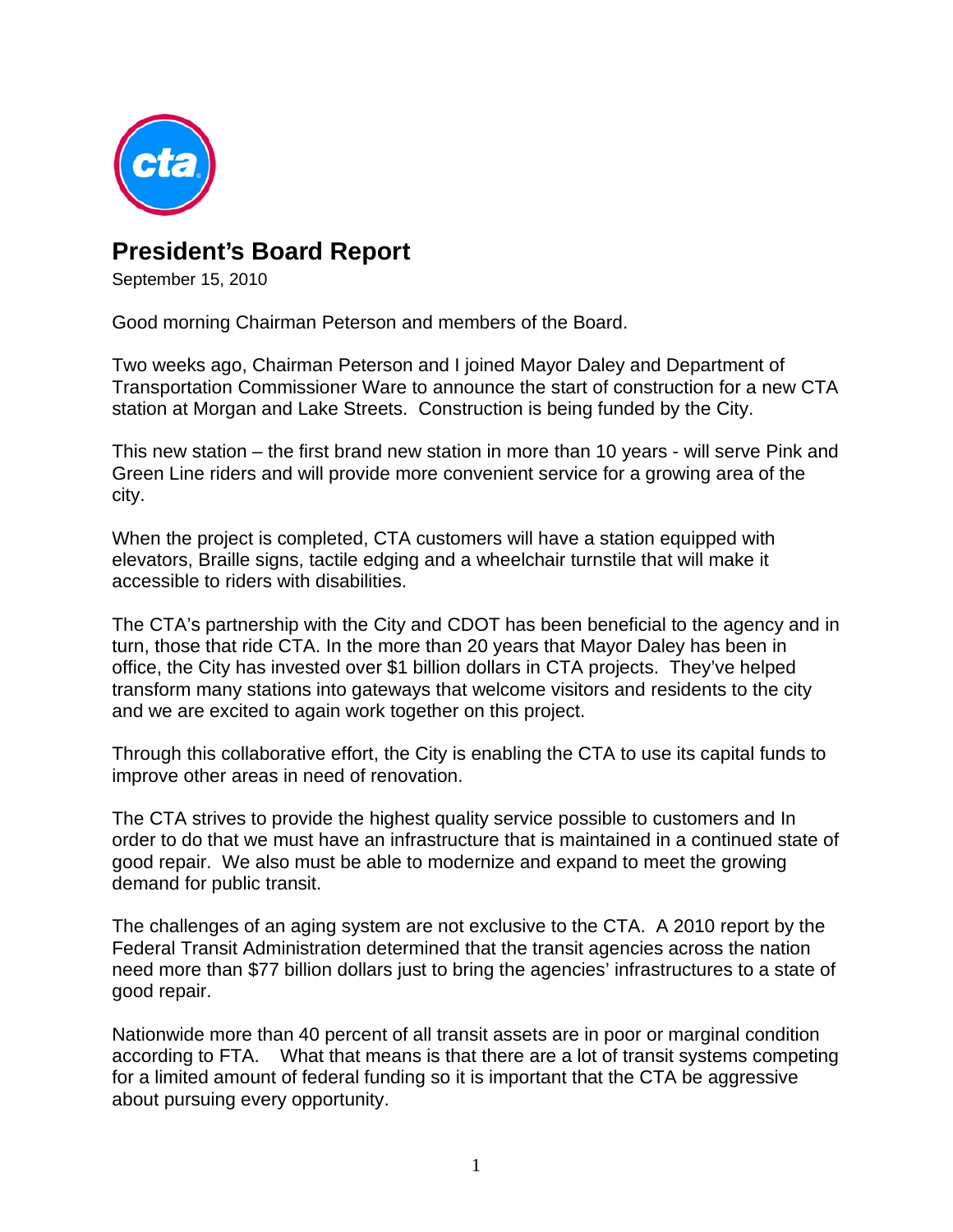We are very fortunate to have the support of Mayor Daley and other elected officials who understand the importance of a reliable public transportation system.

We appreciate the City's long-time investment in the CTA. We are also counting on the state to come through with its funding commitment so that we will have a solid capital investment program for the coming year.

There is no shortage of projects CTA wants to bring to fruition; however, it all comes down to our ability to secure funding.

I look forward to continuing to work with the Mayor and Chairman Peterson to make certain that Springfield and Washington remain aware of the capital funding we need in order to provide the quality of service that this city and its residents deserve.

We are currently working to finalize the proposed budget for 2011 and will have a full report for you next month. This month I would like to give you a preview of some of the internal cost cutting measures I will be recommending.

 $\overline{\phantom{a}}$ 

As we all know, the economy remains sluggish and isn't rebounding as quickly or robustly as had been predicted. Effective and disciplined management will be as essential in 2011 as it was in 2010.

However, we are committed to providing the best possible service for our customers and are looking at the best ways to do that within the constraints of our budget.

This year, we have identified \$53.6 million dollars in management efficiencies that will help us weather the continued economic challenges without adversely impacting the current level and quality of service provided to customers.

Approximately \$36 million of cost savings will be a result of personnel efficiencies.

CTA will save approximately \$7.2 million in salaries and benefits by eliminating more than 70 positions—including more than a dozen at manager level.

A savings of \$13.7 million in salaries and benefits will be achieved by delaying hiring for open positions that are deemed necessary, but are not safety related or directly impact service.

And we will save another \$15.2 million by tightly managing overtime costs and again foregoing wage increases and requiring unpaid days of non-union employees,